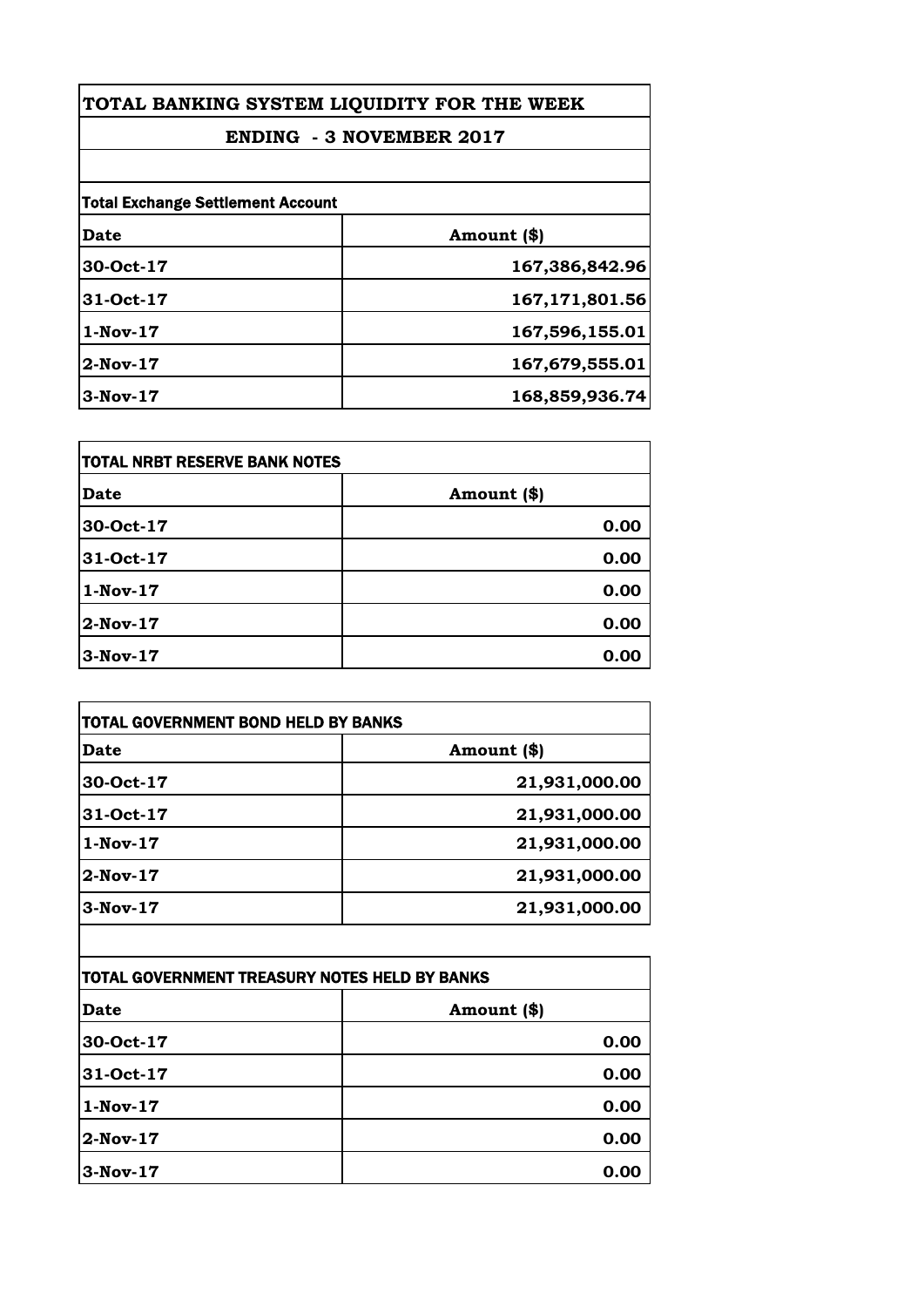## **TOTAL BANKING SYSTEM LIQUIDITY FOR THE WEEK**

## **ENDING - 10 NOVEMBER 2017**

| <b>Total Exchange Settlement Account</b> |                |
|------------------------------------------|----------------|
| Date                                     | Amount (\$)    |
| <b>7-Nov-17</b>                          | 168,977,123.89 |
| 8-Nov-17                                 | 169,518,509.15 |
| $9-Nov-17$                               | 170,686,472.32 |
| 10-Nov-17                                | 171,395,500.80 |

| <b>TOTAL NRBT RESERVE BANK NOTES</b> |             |
|--------------------------------------|-------------|
| Date                                 | Amount (\$) |
| 7-Nov-17                             | 0.00        |
| <b>8-Nov-17</b>                      | 0.00        |
| 9-Nov-17                             | 0.00        |
| 10-Nov-17                            | 0.00        |

| TOTAL GOVERNMENT BOND HELD BY BANKS |               |
|-------------------------------------|---------------|
| <b>Date</b>                         | Amount (\$)   |
| 7-Nov-17                            | 21,931,000.00 |
| 8-Nov-17                            | 21,931,000.00 |
| $9-Nov-17$                          | 21,931,000.00 |
| $10$ -Nov- $17$                     | 21,931,000.00 |

| <b>TOTAL GOVERNMENT TREASURY NOTES HELD BY BANKS</b> |             |
|------------------------------------------------------|-------------|
| Date                                                 | Amount (\$) |
| 7-Nov-17                                             | 0.00        |
| <b>8-Nov-17</b>                                      | 0.00        |
| 9-Nov-17                                             | 0.00        |
| 10-Nov-17                                            | 0.00        |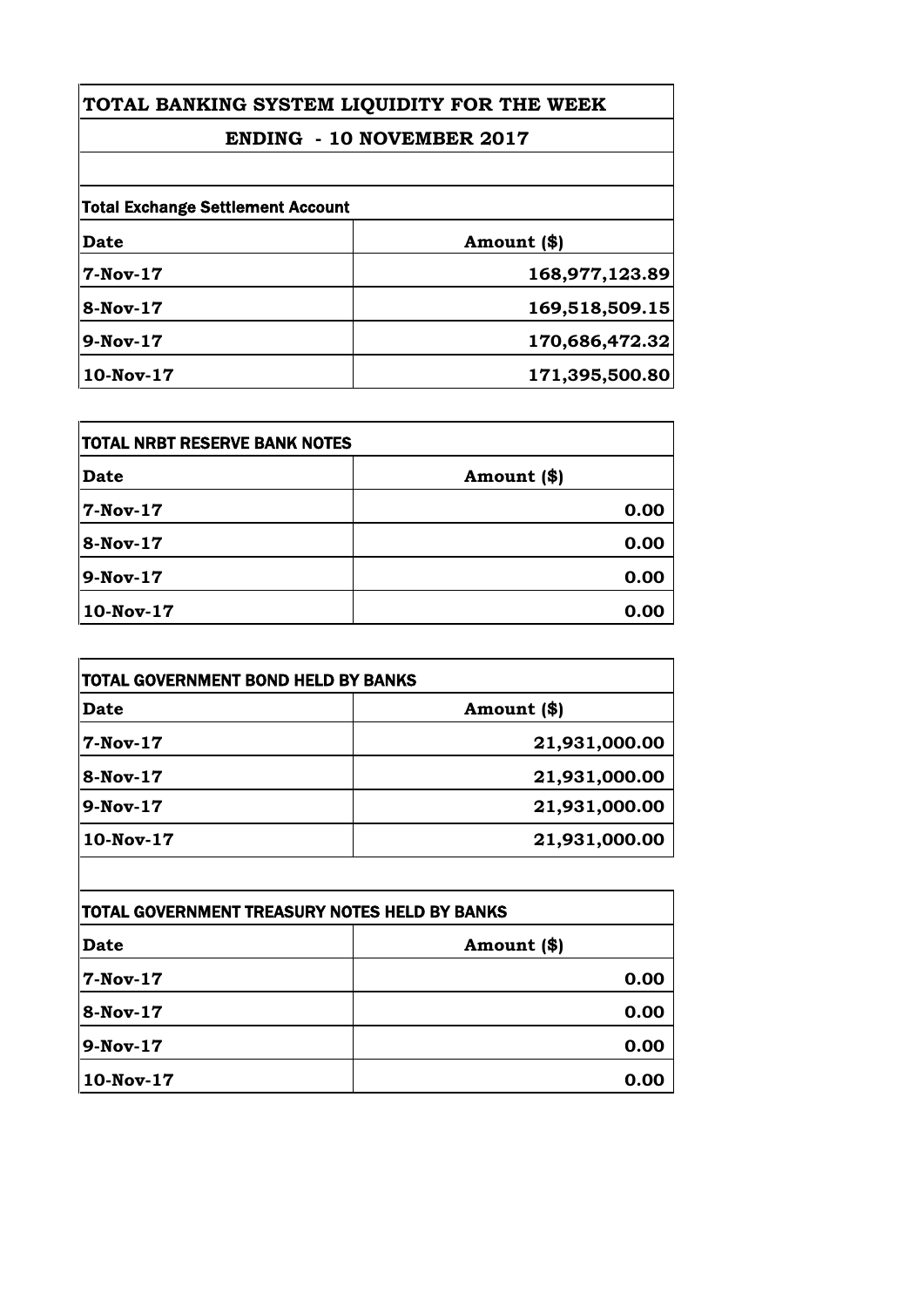# **TOTAL BANKING SYSTEM LIQUIDITY FOR THE WEEK**

### **ENDING - 17 NOVEMBER 2017**

| <b>Total Exchange Settlement Account</b> |                |
|------------------------------------------|----------------|
| Date                                     | Amount (\$)    |
| 13-Nov-17                                | 171,305,500.80 |
| 14-Nov-17                                | 172,173,589.41 |
| 15-Nov-17                                | 176,559,709.21 |
| 16-Nov-17                                | 176,190,459.16 |
| 17-Nov-17                                | 176,636,568.12 |

| <b>TOTAL NRBT RESERVE BANK NOTES</b> |             |
|--------------------------------------|-------------|
| Date                                 | Amount (\$) |
| 13-Nov-17                            | 0.00        |
| 14-Nov-17                            | 0.00        |
| 15-Nov-17                            | 0.00        |
| 16-Nov-17                            | 0.00        |
| 17-Nov-17                            | 0.00        |

| <b>TOTAL GOVERNMENT BOND HELD BY BANKS</b> |  |
|--------------------------------------------|--|
| Amount (\$)                                |  |
| 21,931,000.00                              |  |
| 21,931,000.00                              |  |
| 21,931,000.00                              |  |
| 21,931,000.00                              |  |
| 21,931,000.00                              |  |
|                                            |  |

| TOTAL GOVERNMENT TREASURY NOTES HELD BY BANKS |             |
|-----------------------------------------------|-------------|
| Date                                          | Amount (\$) |
| 13-Nov-17                                     | 0.00        |
| 14-Nov-17                                     | 0.00        |
| 15-Nov-17                                     | 0.00        |
| $16-Nov-17$                                   | 0.00        |
| 17-Nov-17                                     | 0.00        |